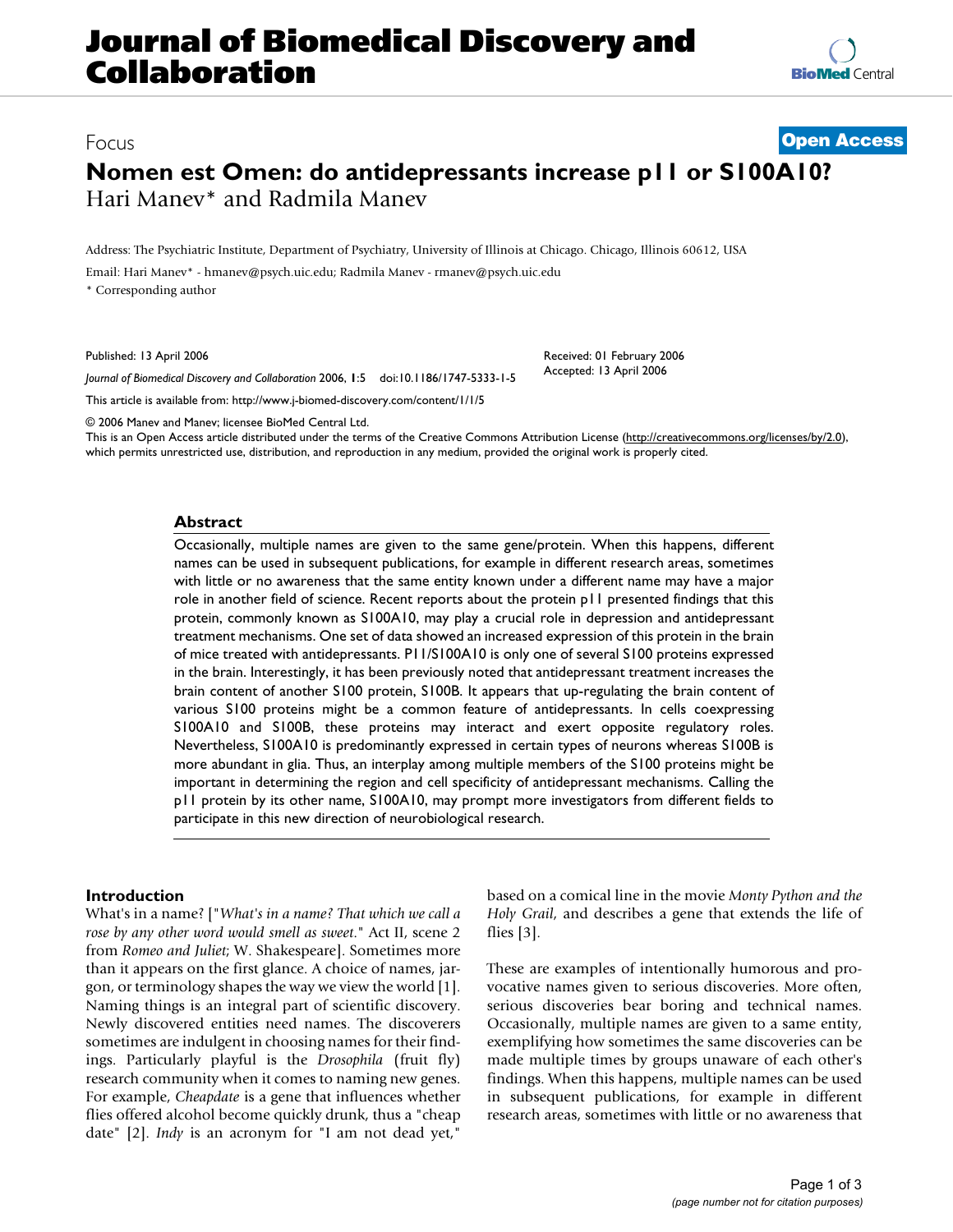the same entity known under a different name may have a major role in another field of science.

## **"A new molecule to brighten the mood"**

This title was used in a recent issue of *Science* [4] to popularly describe the scientific findings reported in the peerreviewed portion of the same issue of this journal [5]. The published findings point to a novel interaction between a protein called p11 and serotonin (5-hydroxytryptamine; 5-HT) receptors called 5-HT<sub>1B</sub>. It was proposed that the reported protein-protein interactions might be involved in the pathobiology of depression (a psychiatric illness attributed in part to 5-HT disturbances) and in the mechanism of action of antidepressant drugs (many of which are selective 5-HT reuptake inhibitors). Various forms of the *Science*-generated catchy title about the "new molecule p11" have been adopted by other media outlets around the world and established their roots in the everlasting *www*, for example [6]. Is p11 indeed a completely new molecule when it comes to antidepressant effects?

## **S100 proteins and antidepressants**

The discovery by Svenningsson et al. [5] is important, and the route that led to the finding that  $5-HT_{1B}$  receptors directly interact with p11 and that p11 increases localization of  $5-HT_{1B}$  receptors at the cell surface has not been predicted based on previously published association between these proteins. Furthermore, the authors found that in the postmortem brain of depressed subjects p11 protein levels are lower compared to the samples from non-depressed subjects. Moreover, experimental animals treated with antidepressants had elevated brain levels of p11, suggesting that antidepressants could be helpful because they increase p11, which brings more  $5-HT_{1B}$ receptors to neuronal membranes to be available for activation by their neurotransmitter 5-HT. Is there any previous work that could link p11 to antidepressants? A PubMed search (January 20, 2006) on *"p11" & "antidepressant"* generated only 1 hit, the paper by Svenningsson et al. [5].

However, in their paper, Svenningsson et al. mentioned that p11 is also known by different names: "S100A10, calpactin I light chain, and annexin II light chain". It was proposed [4] that since p11 belongs to the family of S100 proteins and because these proteins can be regulated by glucocorticoids (stress hormones), the stress effects on p11 could explain the link between stress and the pathobiology of depression.

Whereas the PubMed searches on "*calpactin I*" & "*antidepressant*" and "*annexin II*" & "*antidepressant*" did not produce results, a search on "*S100*" & "*antidepressant*" resulted in 19 citations. The first (i.e., the oldest) report was from 1993 [7], pointing to a link between antidepressants, 5 $HT<sub>1A</sub>$  receptors, and the glia release of S100B protein. Nevertheless, the concept of glia-secreted S100B as a mediator of antidepressant activity proposed in that paper was unrelated to the currently proposed association of antidepressants,  $5-HT_{1B}$  receptors, and the S100A10 protein.

The S100 protein family comprises 19 members [8], most of which are expressed in the brain [9]. The issue of systematically naming various S100 proteins has been recognized in the past and Schafer et al. [10] proposed specific and logical nomenclature of these proteins that has been widely accepted. According to this nomenclature, p11 is named S100A10. Interestingly, it was previously found that, similar to their stimulatory effect on the brain content of S100A10 [5], antidepressants also increase the brain, i.e., hippocampal content of S100B [11-13], and it has been proposed that S100B-related mechanisms could become targets for a novel antidepressant therapy [14,15].

In cells coexpressing S100A10 and S100B, these proteins may interact and exert opposite regulatory roles; e.g., on the assembly of the glial fibrillary acidic protein (GFAP) [8]. Since it appears that S100A10 is predominantly expressed in certain types of neurons, whereas S100B is more abundant in glia, S100 proteins might be important in determining the region and cell specificity of antidepressant mechanisms. Experiments designed to consider a more general role of S100 proteins in depression and antidepressant mechanisms as opposed to focusing solely on S100A10 might generate important new findings.

### **Conclusion**

It appears that up-regulating the brain content of various S100 proteins might be a common feature of antidepressants. The sophisticated set of experiments published by Svenningsson *et al*. suggests that p11/S100A10 may contribute to antidepressant activity by interacting with serotonin 5-HT<sub>1B</sub> receptors and by increasing their membrane presence and availability. In light of previously published studies it would be worth exploring whether S100B and other S100 proteins also affect a cell membrane insertion of some receptor proteins. The work by Svenningsson *et al*. [5] provides an important impetus for further clarifying the role of S100 proteins in depression, and calling their p11 protein by its more appropriate S100A10 name may prompt more investigators from different fields to participate in this exciting new research direction.

#### **References**

- 1. Burke K: **Language as a Symbolic Action: Essays on Life, Literature, and Method.** Berkeley: University of California Press; 1966.
- 2. Moore MS, DeZazzo J, Luk AY, Tully T, Singh CM, Heberlein U: **Ethanol intoxication in** *Drosophila* **[: Genetic and pharmacologi](http://www.ncbi.nlm.nih.gov/entrez/query.fcgi?cmd=Retrieve&db=PubMed&dopt=Abstract&list_uids=9635429)[cal evidence for regulation by the cAMP signaling pathway.](http://www.ncbi.nlm.nih.gov/entrez/query.fcgi?cmd=Retrieve&db=PubMed&dopt=Abstract&list_uids=9635429)** *Cell* 1998, **93:**997-1007.